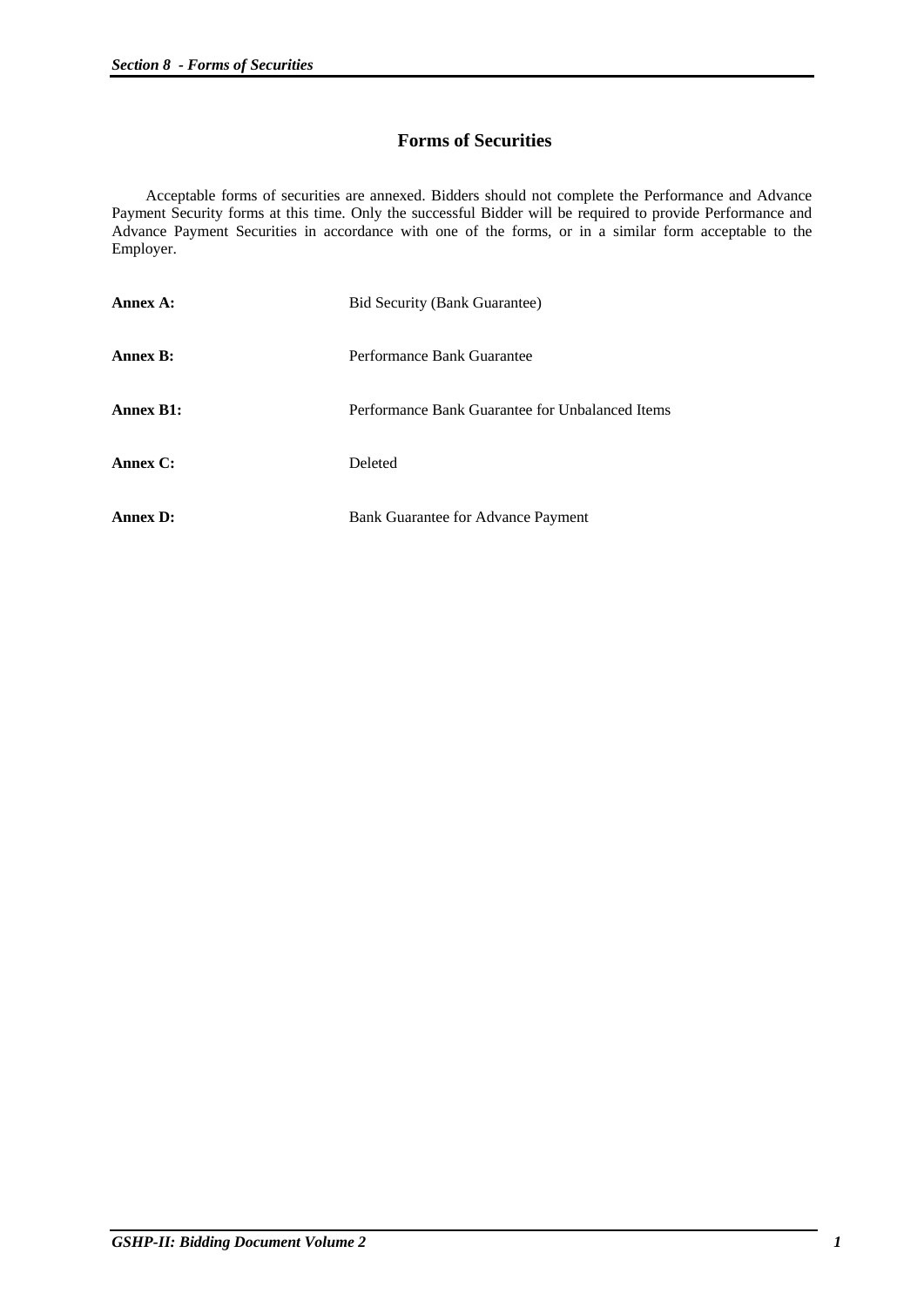**Annex A**

#### **BID SECURITY (BANK GUARANTEE)**

WHEREAS, \_\_\_\_\_\_\_\_\_\_\_\_\_\_\_\_\_\_\_\_\_\_\_\_\_\_\_*[name of Bidder]* (hereinafter called "the Bidder") has submitted his Bid dated  $\int d\alpha t e \int$  for the construction of \_\_\_\_\_\_\_\_\_\_\_\_\_\_\_\_\_\_\_\_\_\_\_\_\_\_\_\_\_\_\_\_\_\_\_\_\_ *[name of Contract]* (hereinafter called "the Bid").

KNOW ALL PEOPLE by these presents that We \_\_\_\_\_\_\_\_\_\_\_\_\_\_\_\_\_\_\_\_\_\_\_\_\_\_\_\_\_\_ *[name of bank]* of \_\_\_\_\_\_\_\_\_\_\_\_\_\_\_\_\_\_\_\_\_\_\_\_\_\_\_\_ *[name of country]* having our registered office at \_\_\_\_\_\_\_\_\_\_\_\_\_\_\_\_\_\_\_\_\_\_\_\_\_\_\_\_\_\_\_\_\_\_\_ (hereinafter called "the Bank") are bound unto \_\_\_\_\_\_\_\_\_\_\_\_\_\_\_\_\_\_\_\_\_\_\_\_\_\_\_\_\_\_*[name of Employer]* (hereinafter called "the Employer") in the sum of \_\_\_\_\_\_\_\_\_\_\_\_\_\_\_\_\_\_\_<sup>1</sup> for which payment well and truly to be made to the said Employer the Bank binds itself, his successors and assigns by these presents.

SEALED with the Common Seal of the said Bank this day of 19 quality day of the said  $\frac{19}{2}$ 

THE CONDITIONS of this obligation are:

or

- (1) If after Bid opening the Bidder withdraws his bid during the period of Bid validity specified in the Form of Bid;
- (2) If the Bidder having been notified of the acceptance of his bid by the Employer during the period of Bid validity:
	- (a) fails or refuses to execute the Form of Agreement in accordance with the Instructions to Bidders, if required; or
	- (b) fails or refuses to furnish the Performance Security, in accordance with the Instruction to Bidders; or
	- (c) does not accept the correction of the Bid Price pursuant to Clause 27;

we undertake to pay to the Employer up to the above amount upon receipt of his first written demand, without the Employer having to substantiate his demand, provided that in his demand the Employer will note that the amount claimed by him is due to him owing to the occurrence of one or any of the three conditions, specifying the occurred condition or conditions.

This Guarantee will remain in force up to and including the date \_\_\_\_\_\_\_\_\_  $\frac{2}{3}$  days after the deadline for submission of Bids as such deadline is stated in the Instructions to Bidders or as it may be extended by the Employer, notice of which extension(s) to the Bank is hereby waived. Any demand in respect of this guarantee should reach the Bank not later than the above date.

| <b>DATE</b><br>SIGNATURE OF THE BANK |  |
|--------------------------------------|--|
| <b>WITNESS</b><br><b>SEAL</b>        |  |

| [signature, name, and address] |  |
|--------------------------------|--|
|--------------------------------|--|

\_\_\_\_\_\_\_\_\_\_\_\_\_\_\_\_\_\_\_\_\_\_\_\_\_\_\_\_

2 45 days after the end of the validity period of the Bid.

<sup>1</sup> The Bidder should insert the amount of the guarantee in words and figures denominated in Indian Rupees. This figure should be the same as shown in Clause 16.1 of the Instructions to Bidders.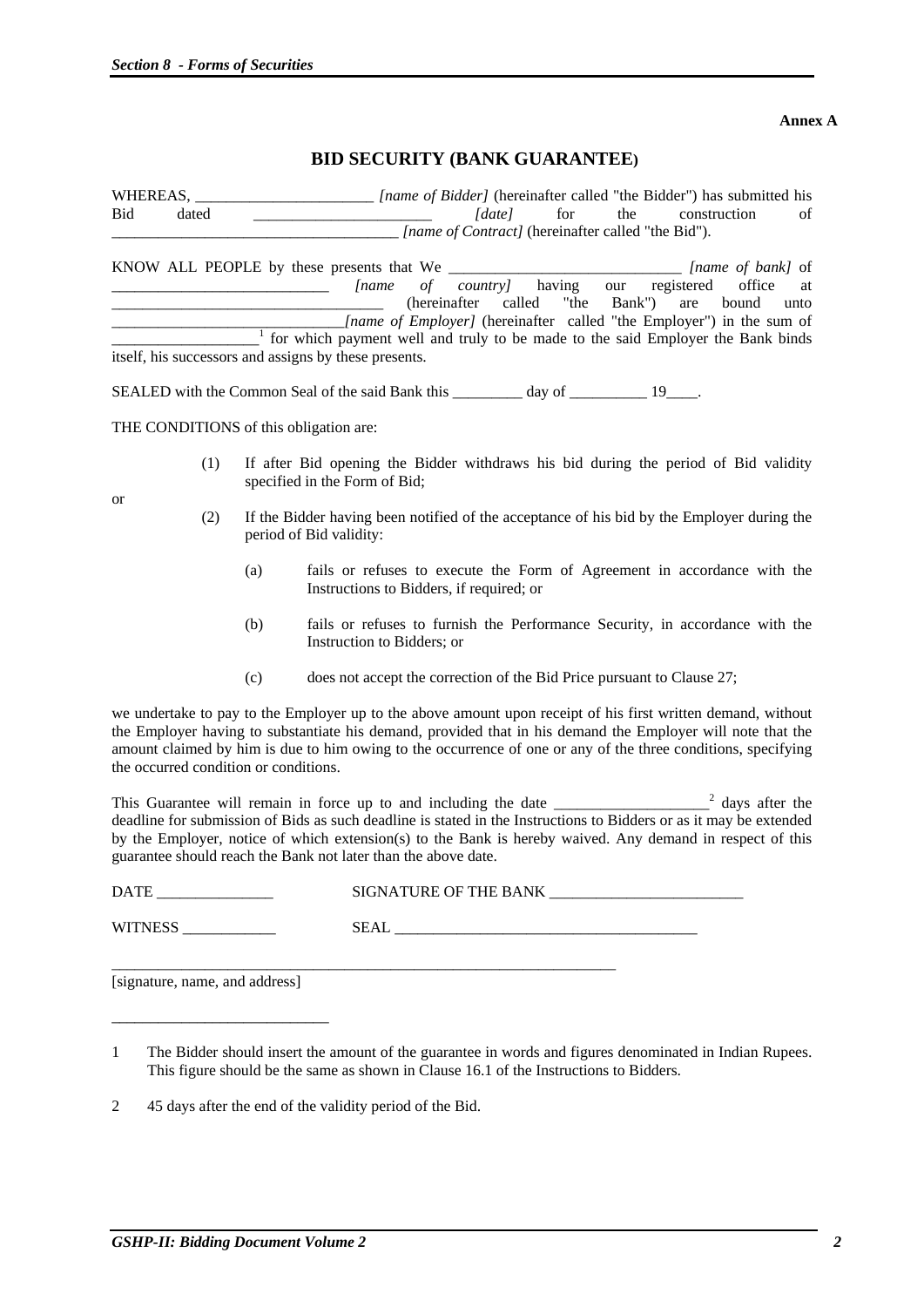# **PERFORMANCE BANK GUARANTEE**

| m | <i>Iname of Employer</i> |
|---|--------------------------|
|   | (address of Employer)    |

WHEREAS **WHEREAS** [name and address of Contractor] (hereinafter called "the Contractor") has undertaken, in pursuance of Contract No. \_\_\_\_\_\_ dated \_\_\_\_\_\_\_\_\_\_\_\_\_\_\_ to execute \_\_\_\_\_\_\_\_\_\_\_\_\_\_\_\_\_\_\_\_\_\_\_\_\_\_ *[name of Contract and brief description of Works]* (hereinafter called "the Contract");

 AND WHEREAS it has been stipulated by you in the said Contract that the Contractor shall furnish you with a Bank Guarantee by a recognized bank for the sum specified therein as security for compliance with his obligations in accordance with the Contract;

AND WHEREAS we have agreed to give the Contractor such a Bank Guarantee;

 NOW THEREFORE we hereby affirm that we are the Guarantor and responsible to you, on behalf of the Contractor, up to a total of *Immount of guarantee]*<br>*in words]*, such sum being payable in the types and proportions of currencies in which the Contract Price is payable, and we undertake to pay you, upon your first written demand and without cavil or argument, any sum or sums within the limits of \_\_\_\_\_\_\_\_\_\_\_\_\_\_\_\_\_\_\_\_\_\_\_\_\_ *[amount of* guarantee]<sup>1</sup> as aforesaid without your needing to prove or to show grounds or reasons for your demand for the sum specified therein.

We hereby waive the necessity of your demanding the said debt from the Contractor before presenting us with the demand.

We further agree that no change or addition to or other modification of the terms of the Contract or of the Works to be performed thereunder or of any of the Contract documents which may be made between you and the Contractor shall in any way release us from any liability under this guarantee, and we hereby waive notice of any such change, addition or modification.

 This guarantee shall be valid until ……… (i.e.) 28 days from the date of expiry of the Defects Liability Period.

|              | Signature and seal of the guarantor |
|--------------|-------------------------------------|
| Name of Bank |                                     |
| Address      |                                     |
| Date         |                                     |
|              |                                     |

\_\_\_\_\_\_\_\_\_\_\_\_\_\_\_\_\_\_

<sup>1</sup> An amount shall be inserted by the Guarantor, representing the percentage of the Contract Price specified in the Contract and denominated in Indian Rupees.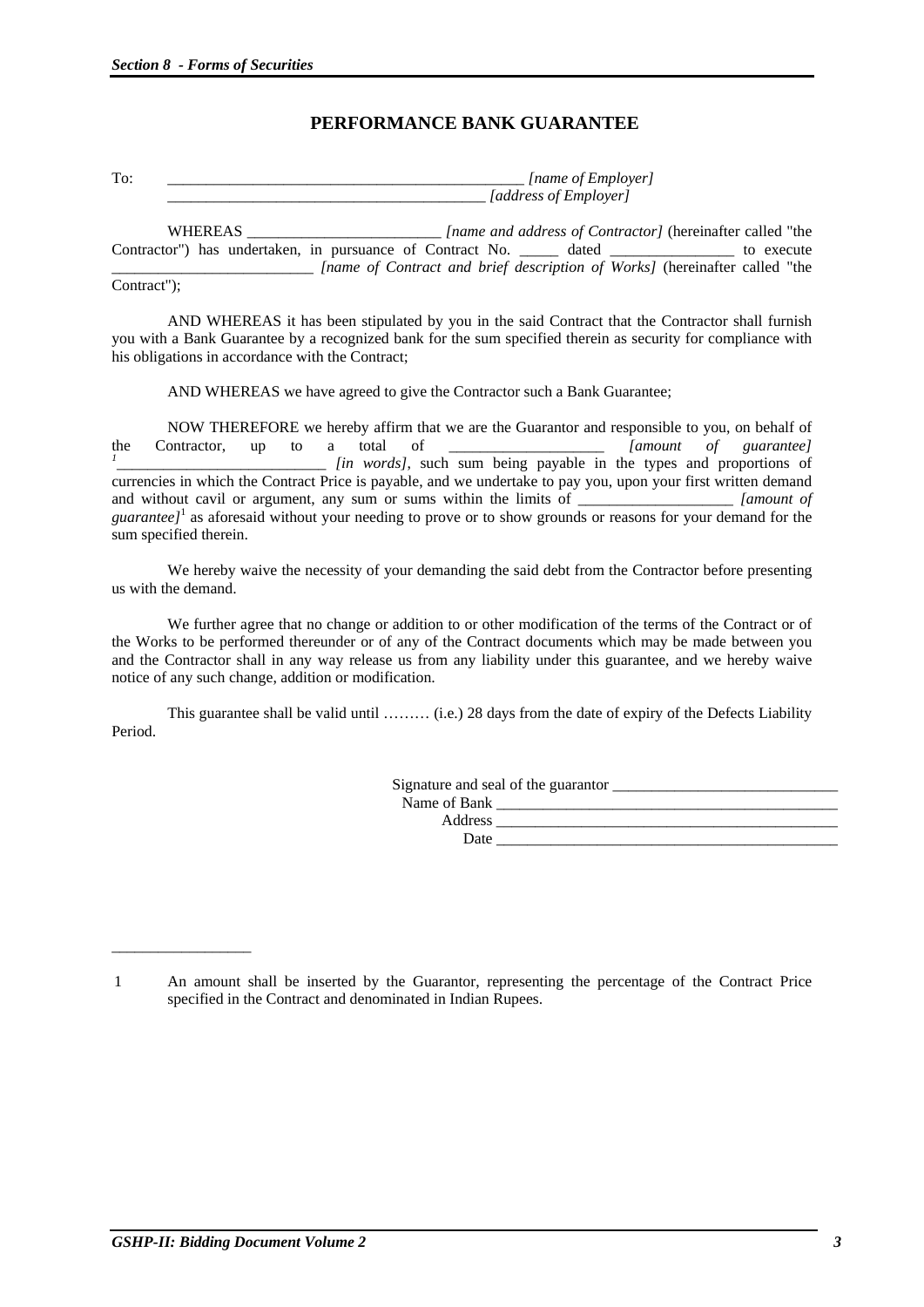## **PERFORMANCE BANK GUARANTEE (for unbalanced items)**

| œ | <i>(name of Employer)</i> |
|---|---------------------------|
|   | (address of Emplover)     |

WHEREAS **whereas** *[name and address of Contractor]* (hereinafter called "the Contractor") has undertaken, in pursuance of Contract No. \_\_\_\_\_\_ dated \_\_\_\_\_\_\_\_\_\_\_\_\_\_\_ to execute \_\_\_\_\_\_\_\_\_\_\_\_\_\_\_\_\_\_\_\_\_\_\_\_\_\_ *[name of Contract and brief description of Works]* (hereinafter called "the Contract");

 AND WHEREAS it has been stipulated by you in the said Contract that the Contractor shall furnish you with a Bank Guarantee by a recognized bank for the sum specified therein as security for compliance with his obligations in accordance with the Contract;

AND WHEREAS we have agreed to give the Contractor such a Bank Guarantee;

 NOW THEREFORE we hereby affirm that we are the Guarantor and responsible to you, on behalf of the Contractor, up to a total of *Immount of guarantee]*<br>*in words]*, such sum being payable in the types and proportions of currencies in which the Contract Price is payable, and we undertake to pay you, upon your first written demand and without cavil or argument, any sum or sums within the limits of \_\_\_\_\_\_\_\_\_\_\_\_\_\_\_\_\_\_\_\_\_\_\_\_\_\_ *[amount of* guarantee]<sup>1</sup> as aforesaid without your needing to prove or to show grounds or reasons for your demand for the sum specified therein.

We hereby waive the necessity of your demanding the said debt from the Contractor before presenting us with the demand.

We further agree that no change or addition to or other modification of the terms of the Contract or of the Works to be performed thereunder or of any of the Contract documents which may be made between you and the Contractor shall in any way release us from any liability under this guarantee, and we hereby waive notice of any such change, addition or modification.

 This guarantee shall be valid until …….. (i.e.) 28 days from the date of issue of the certificate of completion of works.

|              | Signature and seal of the guarantor |
|--------------|-------------------------------------|
| Name of Bank |                                     |
| Address      |                                     |
| Date         |                                     |
|              |                                     |

\_\_\_\_\_\_\_\_\_\_\_\_\_\_\_\_\_\_

<sup>1</sup> An amount shall be inserted by the Guarantor, representing additional security for unbalanced Bids, if any and denominated in Indian Rupees.